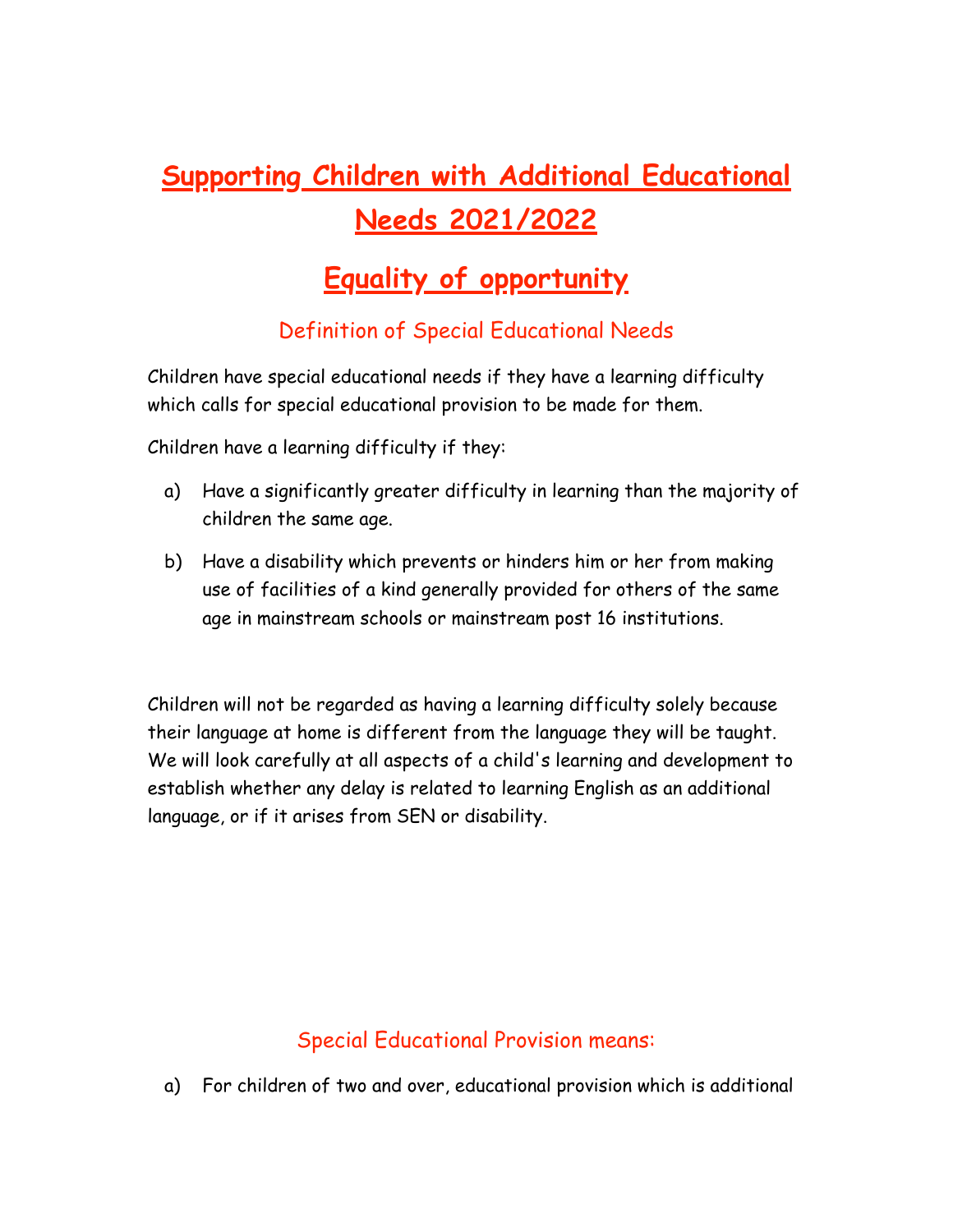to, or otherwise different from the educational provision made generally for children of their age in schools maintained by the LEA, other than special schools in the area.

b) For children under two, educational provision of any kind.

### Working in Partnership with Parents

Positive attitudes to parents, user friendly information and procedures and awareness of support needs are important. There should be no presumption about what parents can or cannot do to support their children's learning. Stereotypic views of parents are unhelpful and should be challenged. All staff will bear in mind the pressures a parent may be under because of their child's needs.

#### To make communications effective we aim to:

- Acknowledge and draw on parental knowledge and expertise in relation to their child.
- Focus on the child's strengths as well as the areas of additional need.
- Recognise the personal and emotional investment of parents and be aware of their feelings.
- Ensure that parents understand the procedures, are aware of how to access support in preparing their contributions and be given documents to be discussed before any meetings.
- Respect the validity of differing perspectives and seek constructive ways of reconciling different viewpoints.
- Respect the differing needs parents themselves may have, such as a disability or communication or linguistic barriers.
- Recognise the need for flexibility in the timing and structure of meetings.

We provide an environment in which all children, including those with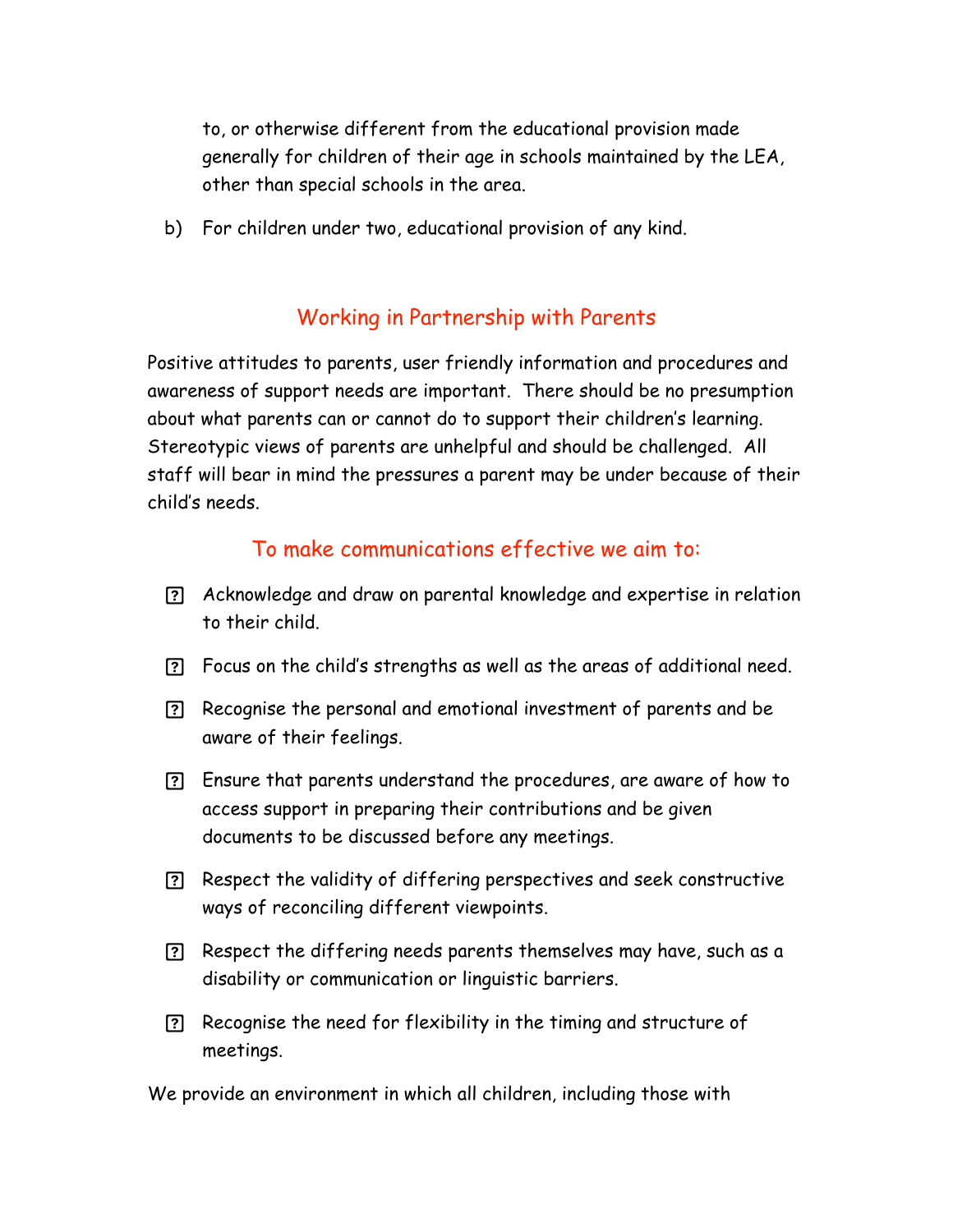additional educational needs, are supported to reach their full potential.

- We have regard for the DfES Special Educational Needs Code of Practice (2015) and the Framework for Action.
- We ensure our nursery is as inclusive as possible to all children with additional needs.
- We support parents/carers and children with additional needs, making them as comfortable with their surrounding as possible.
- We identify the specific needs of children with additional needs and meet these through a range of strategies.
- We work in partnership with parents and other agencies in meeting individual children's needs.
- We monitor and review our policy, practice and provision and, if necessary, make adjustments where possible.

# The Role of the Special Educational Needs Co-Ordinator (SENCO)

The SENCO has responsibility for:

- Ensuring liaisons with parents and other professionals in respect of children with Special Educational Needs.
- Advising and supporting other practitioners.
- Ensuring that appropriate Early Help Forms are completed.
- Ensuring that relevant background information about individual children with special educational needs is collected, recorded and updated.
- Completing Early Help Forms
- Liaising with the area SENCO.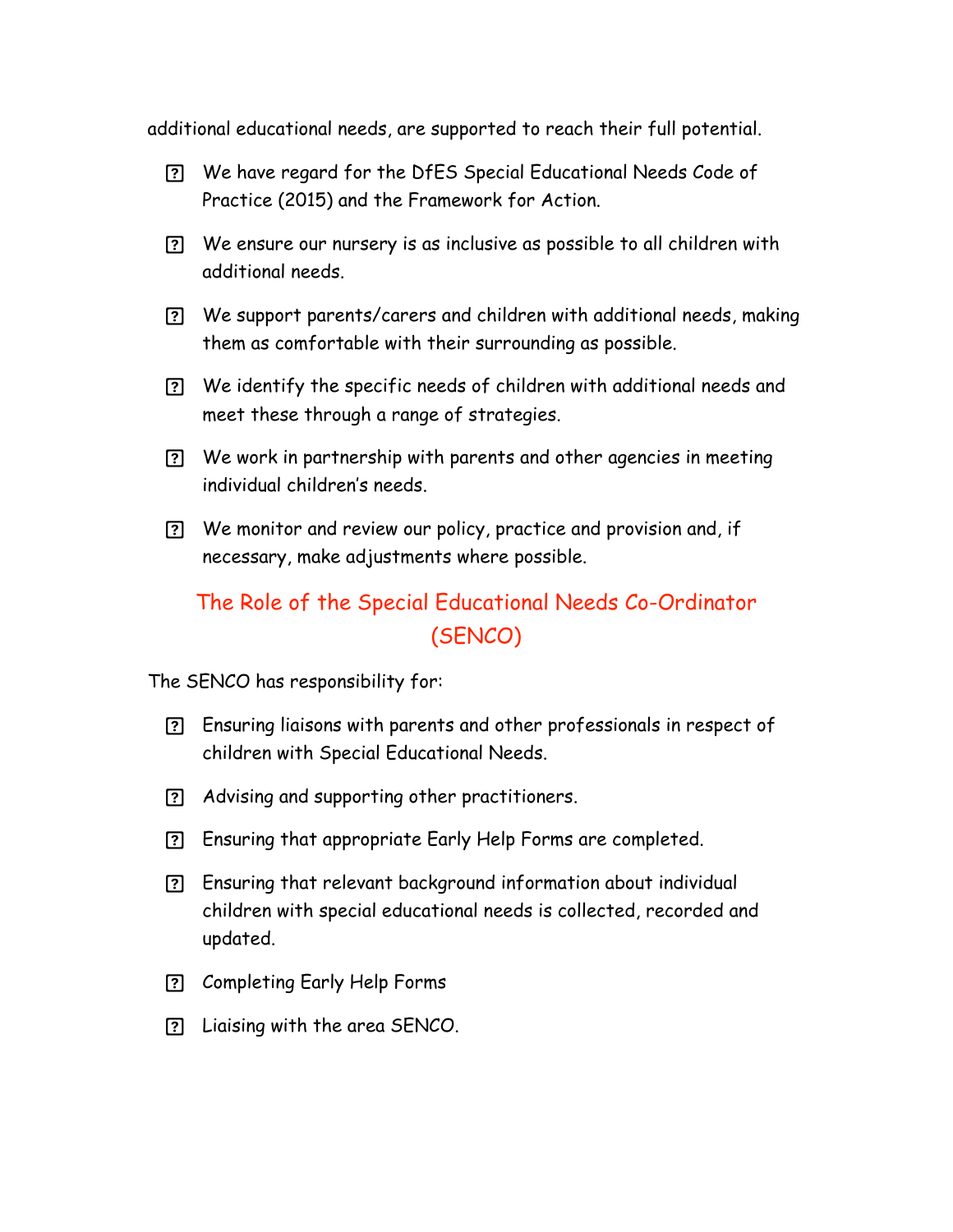#### Procedures

- We designate a member of staff to be the Special Educational Needs Co-Ordinator (SENCO). The Senior SENCO at the nursery is Michelle Gilston, the deputy SENCO is Rebecca Fisher. Both have completed an accredited SENCO course.
- We ensure that the responsibility for the children with additional needs is the responsibility of all the staff.
- We work closely with parents of children with additional needs to create and maintain a positive partnership.
- Children are observed on a regular basis if we feel the child needs particular support in any area further observation will be carried out.
- We ensure that parents/carers are informed at all stages of their child's development, through tapestry, face to face conversations and over the telephone.
- We liaise with other professionals involved with our children with additional needs and their families.
- We provide a broad, balanced and differentiated curriculum for all children.
- We use a system of planning, implementing, monitoring, evaluating and reviewing individual educational plans (IEP'S) for children with additional needs.
- Should we need these we have support for children using Early Help Forms.
- We ensure the effectiveness of our additional needs provision by collecting information from a range of sources
- The SENCO attends training whenever possible.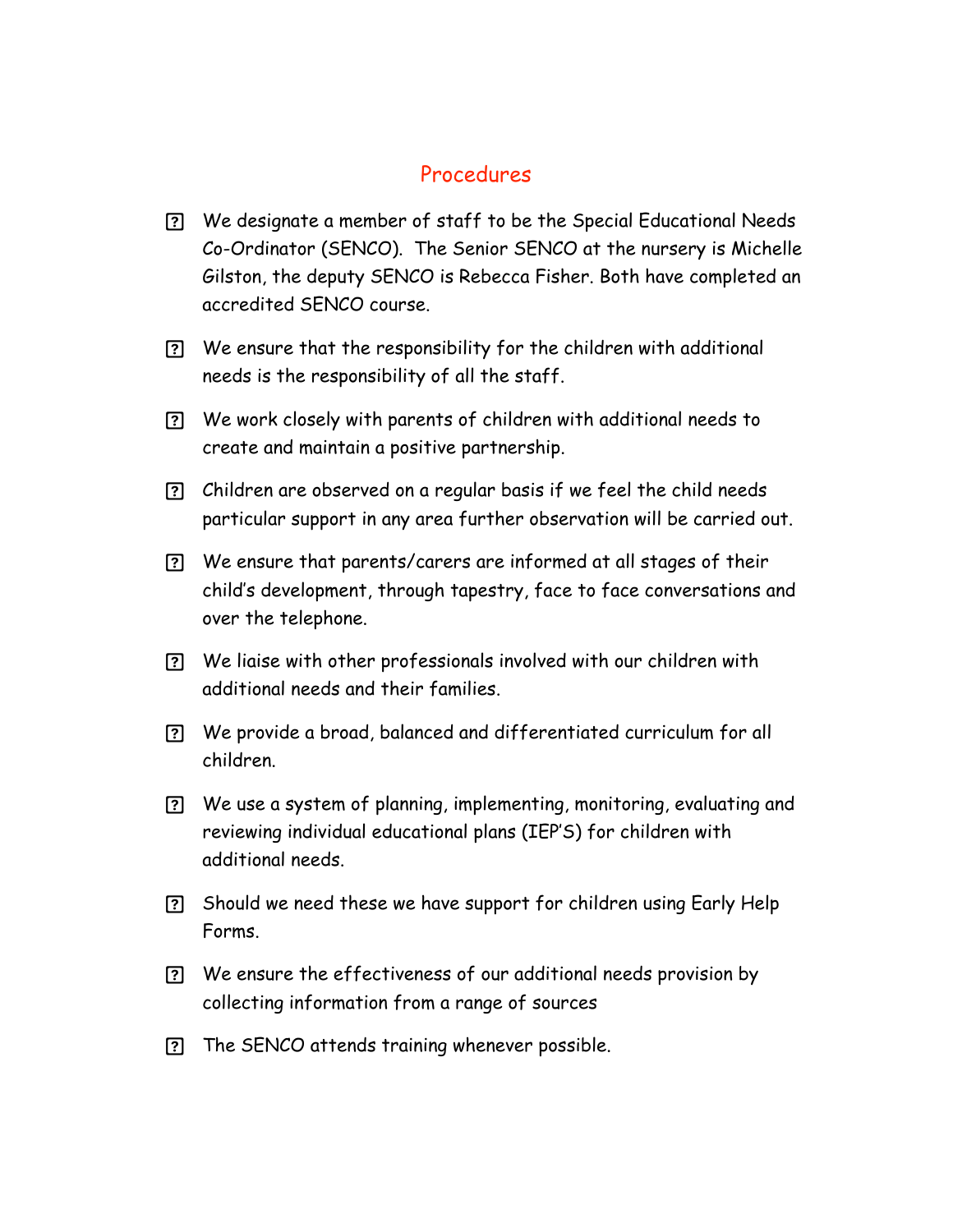# Improving Outcomes for Children with SEN.

We ensure that we are undertaking two-year checks for all our children aged between 2 and 3, this will enable us to identify any gaps in the prime areas and enable us to recognise if any child is requiring any additional help. These checks are shared with parents and allow the parents to inform us if they think there may be an area in which we can help their child.

We undertake an assessment ASQ and Wellcomm at least 3 times per year, starting with on entry when the child enters Ladybirds.

We use the Early Years Outcomes to determine if a child requires extra support.

# Equality Act 2010

We have regard to the Equality Act 2010, we will not harass or victimise disabled children, we make reasonable adjustments as far as our setting allows to ensure that disabled children are getting the same level of service as others to prevent them from being put at a substantial disadvantage.

## Medical Conditions

We will take all reasonable steps to ensure that children with any medical conditions get the full support required to meet those needs.

# Early Identification

Parents early observations of their child are crucial. We collate information regarding the child's very early years before the child is enrolled.

Where we are of the opinion that a young child in our setting has SEN, we will inform the child's parents and bring this to the attention of the local authority in the form of an Early Help Form. The parents will be offered support, this may be in the form of specialist support from Health Visitors, educational psychologists, speech and language therapists, specialist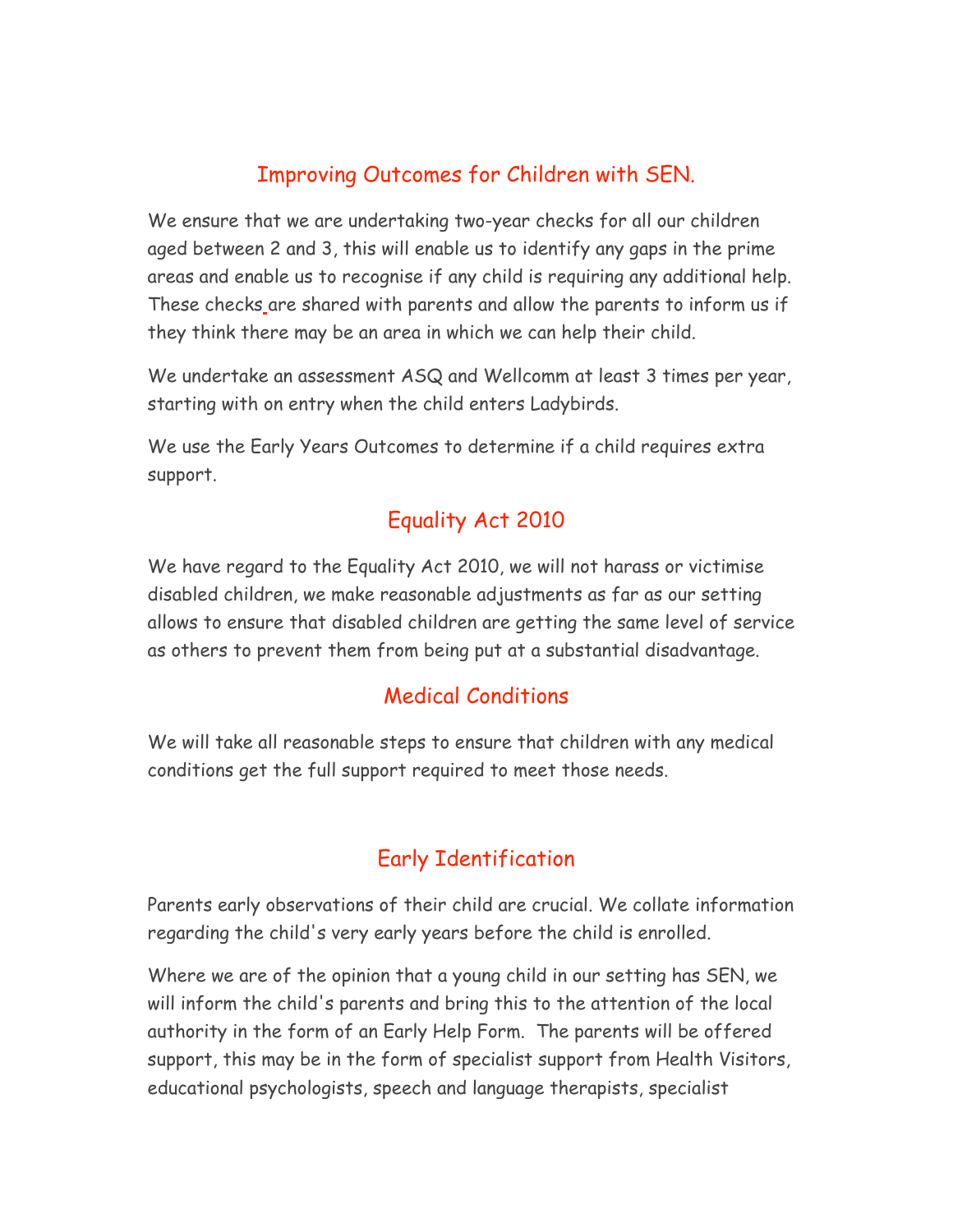teachers, such as a teacher of the deaf or vision impaired.

From September 2014, 2-year olds for whom Disability Living Allowance is paid will be entitled to free early education.

#### Assessments

### Progress Check at age 2

We will review the progress of a child at the age of 2, and provide a short summery of the child's development, focusing on communication and language, physical development, and personal social and emotional development. The check will identify the child's strength and any areas where the child is progressing slower than expected. If there are significant emerging concerns, we will inform the relevant people and complete the necessary documentation to support our findings.

## The Graduated Approach

The code specifies that high quality teaching with differentiation and personalised support needs to be the first reaction to possible SEN. If there continues to be any concern then the graduated approach must be followed. For this process to effective it is Assess, Plan Do Review.

## End of Term Reports for Children attending school.

Assessments at the end of the EYFS is usually done in the final term of the year a child turns 5. A report is undertaken when the child leaves our setting and goes to school.

#### Identifying needs and SEN Support in the Early Years

When we identify a child as having SEN, we work in partnership with parents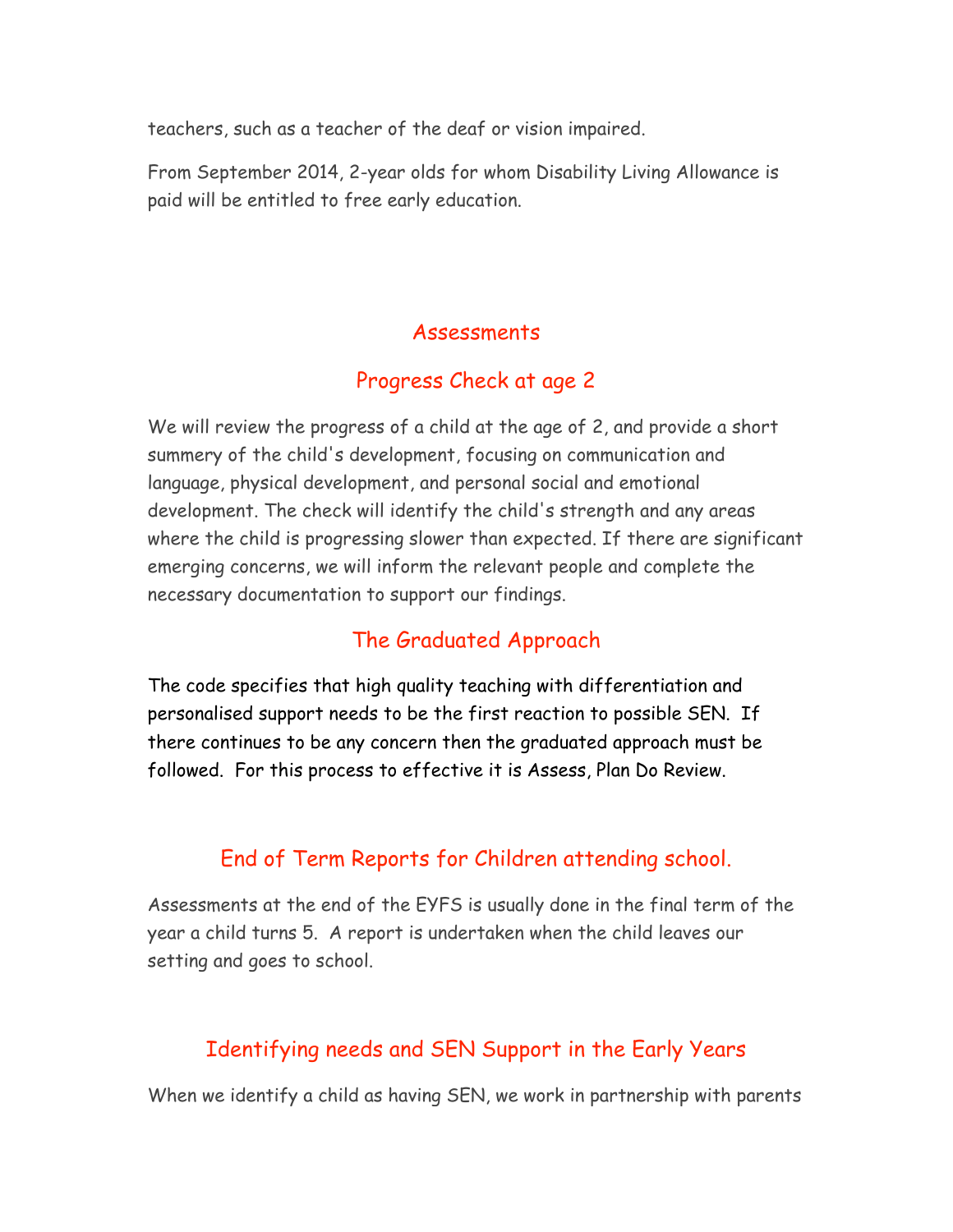to support the child's needs.

#### Plan

Where it is decided to provide SEN support and formally notifying our parents, we will agree along with the parents, key worker and SENCO the best outcomes possible for the child, and what interventions we are aiming to put into place, and the expected impact on their progress, development and behaviour with a clear review date.

#### Do

The key worker will remain responsible for working with the child on a daily basis, they will receive support from the nursery SENCO who will oversee the implementation of interventions and programmes as part of the SEN support.

#### Review

The effectiveness of the support will be reviewed in line with the agreed date. The impact will be evaluated by the key worker and the SENCO working together with the child's parents. The parents will be involved in each stage of the review process.

On advice of other professionals an EHC plan would be opened if deemed necessary.

EHC plans will be reviewed every 12 months by the local authority.

#### Transition

SEN support will include planning and preparing for school (or to another setting). To support the transition, information will be shared by the nursery to the receiving setting, with parents' permission.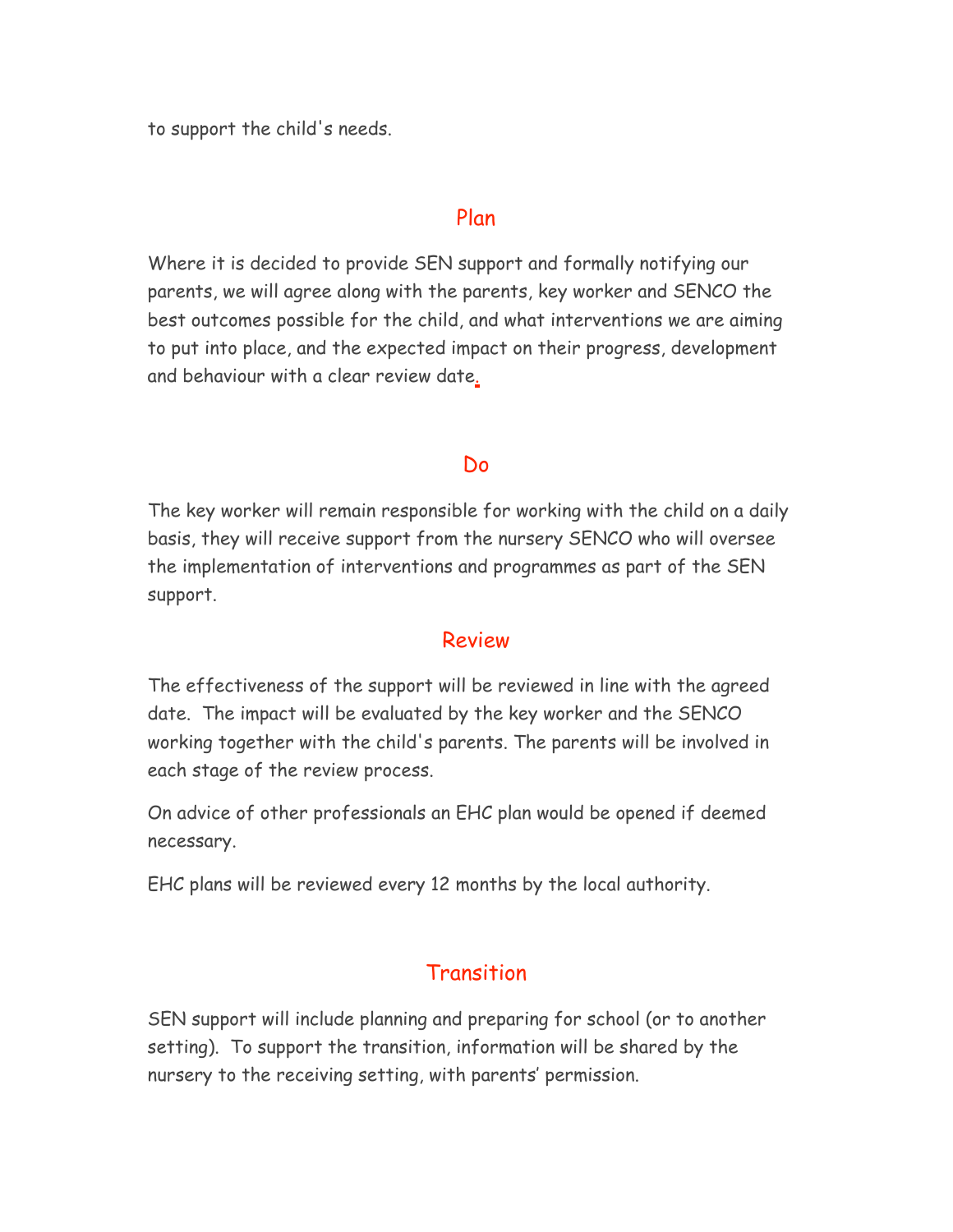# Involving Specialists

Where a child continues to make less than expected progress, we will consider involving specialists, for example, health visitors, speech and language therapists, educational psychologists, or other professionals as appropriate. The decision to involve these professionals will be undertaken with the SENCO and the parents.

# Record Keeping

We will keep records on the child's development on our on-line development system tapestry, along with records of what help they are receiving and any meetings the child has had.

# Early Help

These are strategies employed to enable the child to progress and are recorded within an Early Help Form. This will include information about the short-term targets set for the child, the teaching strategies and the provision to be put in place, when the plan is to be reviewed, and the outcome and the action taken. The Early Help Form will record what is additional or different from the curriculum plan that is in place as part of normal provision. The Early Help Form will be reviewed every 10 weeks.

Our aims and objectives are:

- a) To create an environment that meets the Special Educational Needs of each child.
- b) To ensure that the special educational needs of children are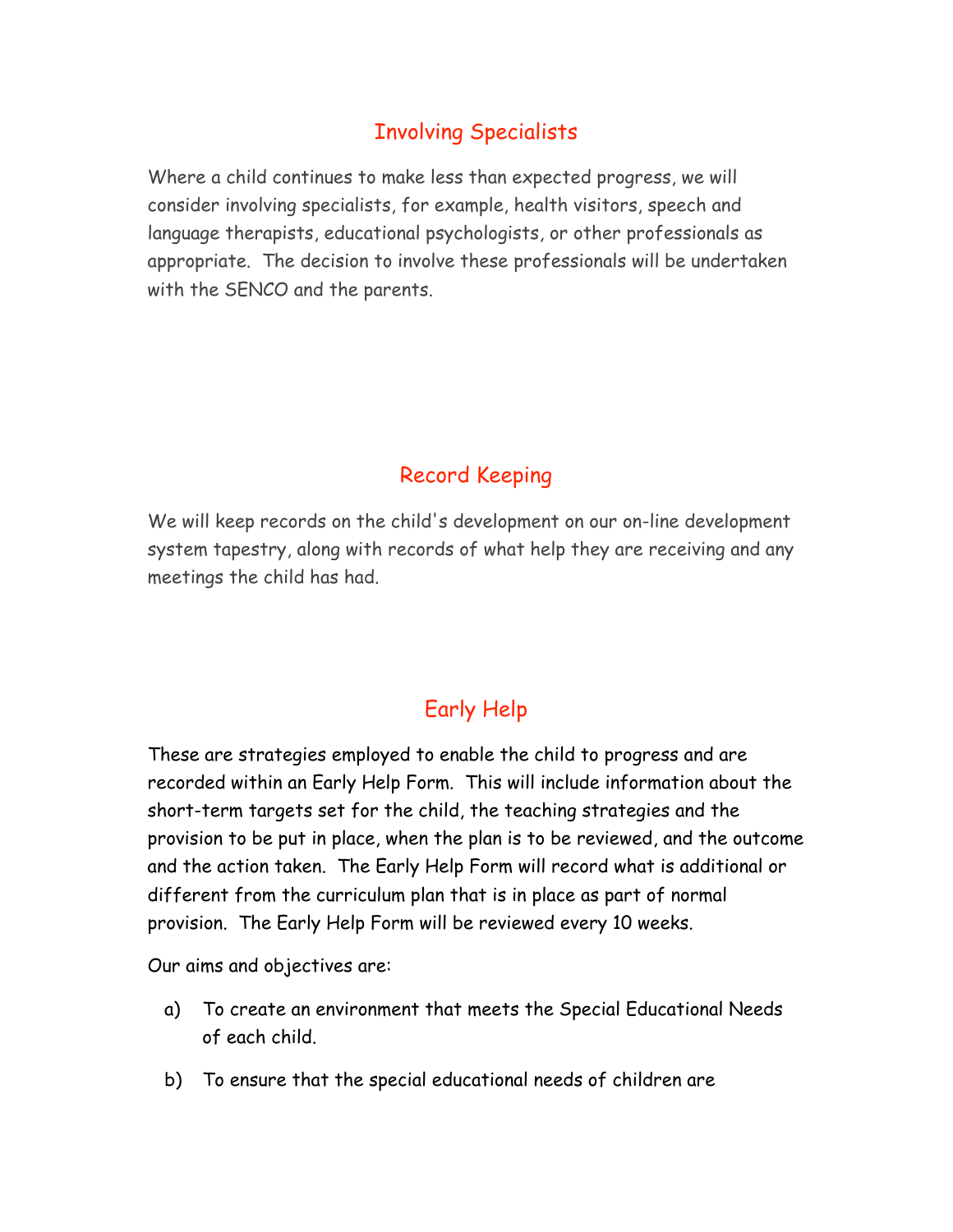identified, assessed and provided for.

- c) To make clear the expectations of all partners in the process.
- d) To identify the roles and responsibilities of staff in providing for children's special education needs.
- e) To ensure that parents are able to play their part in supporting their child's education.
- f) To ensure that whenever possible our children have a voice in this process.

## Educational Inclusion

We aim to offer excellence and choice to all our children whatever their ability or needs. We have high expectations of all our children. We aim to achieve this through the removal of barriers to learning and participation. We want all our children to feel they are part of our nursery community. Through appropriate curricular provision, we respect the fact that children:

- Have different educational and behavioural needs and aspirations.
- Require different strategies for learning.
- Acquire, assimilate and communicate information at different rates.
- Need a range of different teaching approaches and experiences.

#### Staff respond to children's needs by:

- Planning to develop children's understanding through the use of all available senses and experiences.
- Helping children to manage their behaviour and to take part in learning effectively and safely.
- Helping individuals to manage their emotions, particularly trauma or